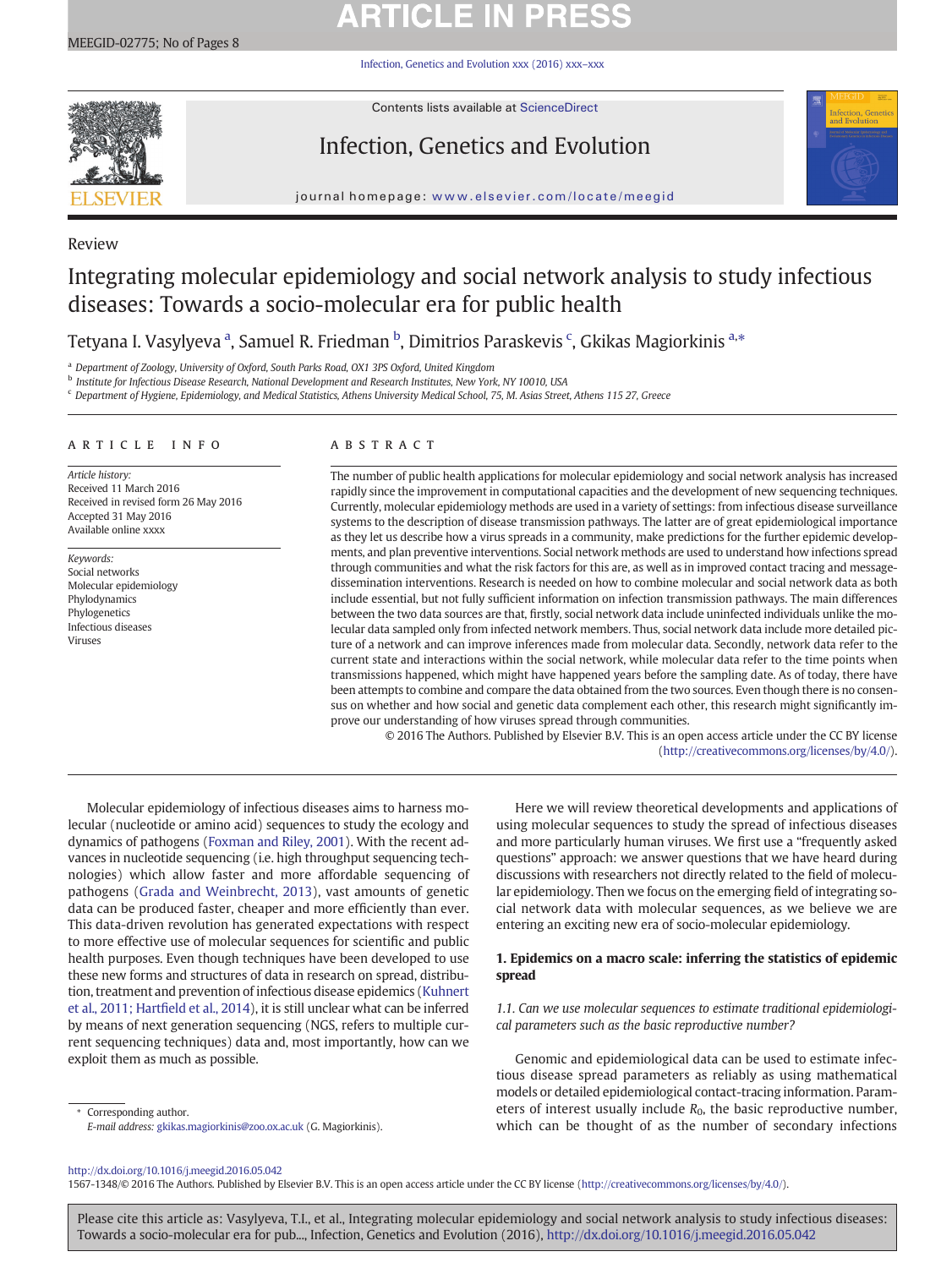attributed to one infected individual in a completely susceptible population, and the generation time, which is the time that it takes one infected person to transmit a virus to another person ([Anderson and May,](#page-6-0) [1991\)](#page-6-0). Estimating  $R_0$  is crucial for the prognosis of an epidemic and for developing strategies to stop the epidemic spread; knowing the generation time is important as it tells us when in the course of epidemic interventions can be more effective to prevent transmissions. Using genetic data  $R_0$  has been estimated for different viruses, including multiple types and subtypes of Hepatitis C (HCV) ([Pybus et al., 2001;](#page-7-0) [Magiorkinis et al., 2013\)](#page-7-0), HIV [\(Magiorkinis et al., 2014](#page-7-0)), and Influenza A ([Fraser et al., 2009](#page-6-0)). By assuming a range of durations of the infectivity periods and different proportions of transmitters in a population, we were able to estimate the generation time of HCV in different populations in Greece by combining genetic and surveillance data [\(Magiorkinis et al., 2013](#page-7-0)). During the 2009 Influenza outbreak and the 2014 Ebola outbreak researchers have shown that epidemiological parameters inferred through molecular data are similar to those coming from the count-based epidemiological studies ([Fraser et al., 2009;](#page-6-0) [Alizon et al., 2014](#page-6-0)), suggesting that molecular data are reliable for epidemiological parameters estimations.

### 1.2. Can we use molecular sequences to monitor/infer the spatiotemporal spread of an epidemic within a population?

Firstly, there are multiple examples where genomic data have been used to improve epidemiological surveillance. For instance, public health efforts to control influenza outbreaks were strengthened by developing a genomic surveillance system that allows monitoring the temporal trends in virus mutations and planning preventive efforts (including vaccine design) for the following years [\(Russell et al., 2008](#page-7-0)). Surveillance systems like that have become more affordable/available with the appearance of NGS data. Retrospectively, data on the air transportation network and influenza A surveillance were used to show that, as expected, the spread of influenza H3N2 can be explained by air passenger flows ([Lemey et al., 2014\)](#page-7-0). Another example of the use of phylogenetics to enhance infectious disease surveillance is an approach used to define the clustering of HCV infections. Researchers from Canada used genetic data sequentially collected from people who inject drugs (PWID) to define the intra-host genetic distance ([Olmstead et al.,](#page-7-0) [2015](#page-7-0)). They then classified "recent transmission clusters" if the between-hosts genetic distance fell within the intra-host distance intervals. This approach allows monitoring small viral infections outbreaks within the PWID group, which, to the extent to which it can be done in real time, can assist in transmission-prevention, particularly since for some viruses large proportions of transmissions occur soon after infection, regardless of the risk group [\(Magiorkinis et al., 2013; Brenner et](#page-7-0) [al., 2007; Powers et al., 2011\)](#page-7-0).

Further, molecular sequences have been increasingly used to reconstruct population dynamics in time. The term phylodynamics has been used to describe combination of methods that are based on epidemiologic and phylogenetic techniques for this purpose ([Grenfell et al.,](#page-6-0) [2004\)](#page-6-0). Most of the time the phylodynamics approach is used for rapidly evolving pathogens (usually RNA viruses), as these tend to measurably evolve within the host on a similar time scale as they spread between hosts [\(Kuhnert et al., 2011; Magiorkinis et al., 2013\)](#page-6-0). The phylodynamics methods rely on the hypothesis of the molecular clock which posits that the evolutionary rate of nucleotide sequences can be described by mathematical models, the simplest form being the strict molecular clock with a constant evolutionary rate [\(Kimura, 1968\)](#page-6-0). Phylodynamics has been extensively used to reconstruct the transmission dynamics of multiple viruses in deeper or more recent time, globally or within specific regions [\(Magiorkinis et al., 2013; Alizon et al., 2014; Yebra et al., 2015;](#page-7-0) [Zehender et al., 2015\)](#page-7-0).

To study spatial viral disease distribution, phylogeography superimposes geographical information about the molecular sequences on the phylogenetic tree to provide inferences about the spread of the organisms that we are interested in. Phylogeographic methods can be used not only to describe how infectious diseases spread over particular territories, but also to hypothesize what factors (political, socio-economical, and/or ecological) initiated these particular dissemination trends. These methods have been applied within countries and globally to study viruses such as HCV ([Pybus et al., 2007; Magiorkinis et al.,](#page-7-0) [2009](#page-7-0)), HIV [\(Paraskevis et al., 2009; Angelis et al., 2015; Faria et al.,](#page-7-0) [2014\)](#page-7-0), and Influenza A [\(Pollett et al., 2015; Alkhamis et al., 2015](#page-7-0)).

Finally, epidemiological and genetic data can be combined to reconstruct most probable transmission pathways on a community level. For example, the probabilities of the spread of infection between farms during an avian flu outbreak in Netherlands were estimated by taking weighted averages over the set of possible transmission trees ([Ypma](#page-7-0) [et al., 2012](#page-7-0)). The authors concluded that their method provides a more accurate estimate of the transmission pathway than methods based on solely genetic or epidemiological data.

### 2. Epidemics on the micro scale: reconstructing the details of transmission networks

### 2.1. Can we use molecular sequences to infer transmission pathways during infectious disease outbreaks?

Phylogenetic trees reconstructed from genetic sequences contain valuable information about the evolutionary history of the viral strain that can be used to infer possible scenarios of viral infection spread during infectious disease outbreaks. This information is very valuable as it could help to make a prognosis about the further spread of the disease as well as develop control measures in similar epidemiological settings. On a community level a depiction of transmission networks can be estimated by means of phylogeography ([Famulare and Hu, 2015](#page-6-0)). To resolve transmission pathways on an individual level epidemiological contact tracing data are usually used during infectious disease outbreaks. Compared to the contact tracing data that heavily rely on the quality of provided by respondents information and are often subject to self-report bias, genetic data has the advantage of containing unbiased biological information. However, sequencing viral strains quickly as an outbreak develops is challenging for multiple reasons, including unspecific/absence of disease symptoms and/or timely sequencing of the viral strains. Thus, molecular data have been mostly used in a retrospective manner to investigate such infectious disease outbreaks as a nosocomial HCV outbreak in Italy ([Spada et al., 2004\)](#page-7-0) and Spain [\(Gonzalez-Candelas et al., 2013](#page-6-0)), or on a larger scale for influenza [\(Jombart et al., 2011](#page-6-0)). Given that now molecular data can be produced faster and at a lower cost than previously, their use in real-life outbreak investigations becomes more attractive and feasible for some diseases. This has a special promise since portable sequencing technologies such as MinION become available and allow pathogen sequencing in the field ([Laver et al., 2015\)](#page-7-0). Recently, genomic data were used in Ebola outbreak investigations to prove that the virus that seeded the outbreak in Guinea in 2014 emerged from Zaire ebolavirus lineage [\(Dudas and Rambaut, 2014](#page-6-0)). Similarly, molecular epidemiology methods helped to describe how HIV spread in a community of PWID in several recent outbreaks, including those in Athens, Greece, and Bucharest, Romania [\(Paraskevis et al., 2015\)](#page-7-0), and in Indiana, USA [\(Galang](#page-6-0) [et al., 2015](#page-6-0); personal communication).

2.2. Can we use phylogenetic trees to infer directionality and timing of transmission events?

Unfortunately, reconstructing phylogenetic trees does not allow us to answer the burning question of "Who infected whom?" (i.e. define the direction of the infection), but only informs us if the two sequences evolved from the same genetic strain. If two sequences are clustered together on a phylogenetic tree, we can say that they have an ancestor in common. Further assigning sampling dates to sequences and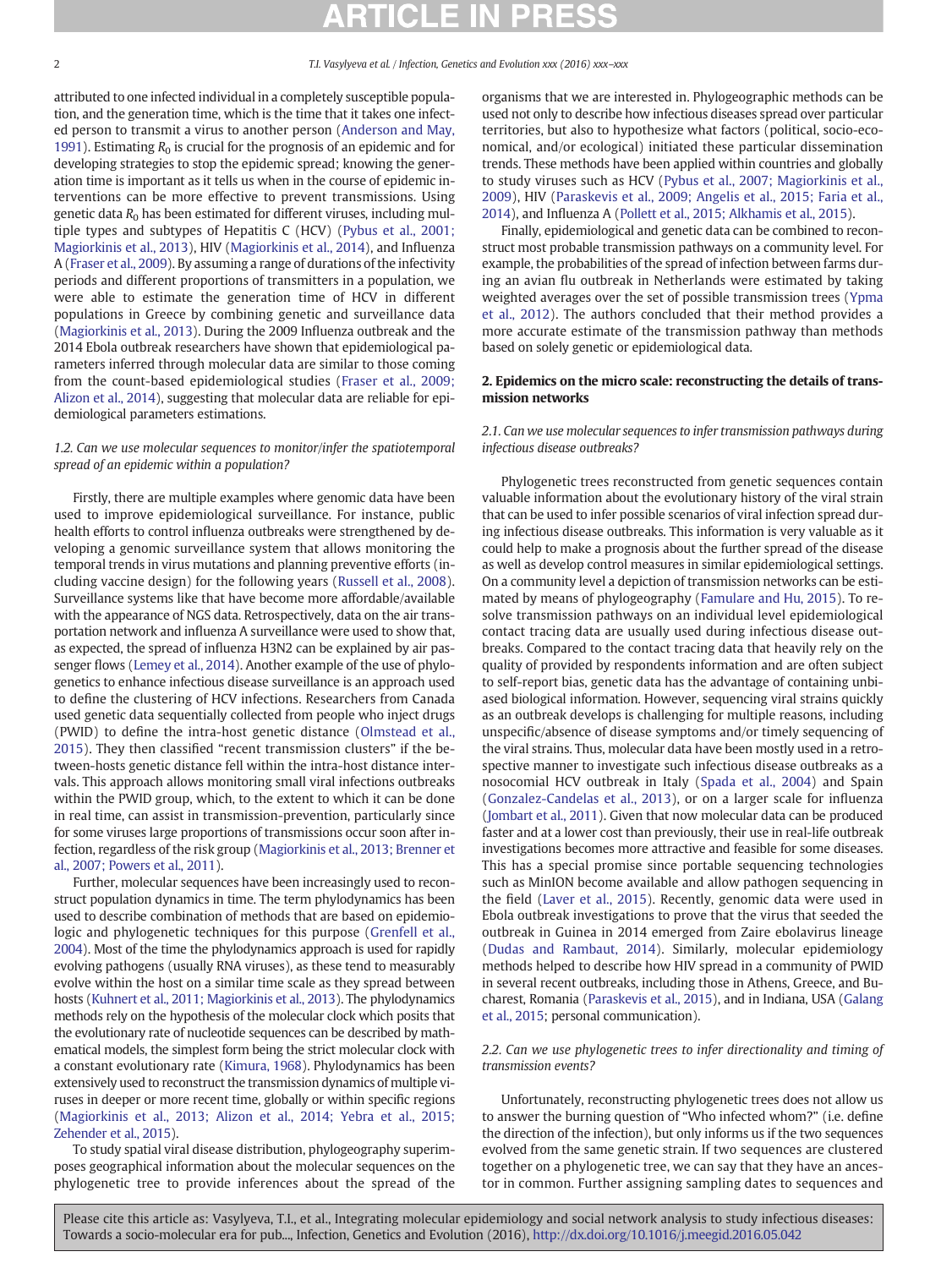implementing molecular clock analyses provides us with an estimate of the timing of the putative transmission events [\(Leigh Brown et al.,](#page-7-0) [2011](#page-7-0)). However, these estimates are a subject to bias, because there is a discrepancy between the timing of phylogenetic tree branching that refers to the moment when a viral strain evolved into two and the timing of in-between hosts transmission events. The strain that is transmitted might have evolved within the virus-donor long before the transmission event happened (Fig. 1) ([Ypma et al., 2013;](#page-7-0) [Romero-Severson et al., 2014\)](#page-7-0), and, thus, the branching on the tree can overestimate the time of transmission events. This issue can partially be resolved if we can estimate the time of transmission events otherwise. For example, if we sample multiple quasispecies' sequences from each patient (e.g. with NGS, single genome amplification, or cloning), then by running a molecular clock analysis we can estimate the time to most recent common ancestor (TMRCA) of sequences within a patient. This TMRCA can be then superimposed on the phylogenetic tree constructed from sequences obtained from multiple patients.

### 2.3. In which epidemiological settings are phylogenetic trees more useful for transmission pathways reconstruction?

Inferring transmission networks from phylogenetic trees can be problematic for many epidemiological settings. For example, in densely sampled outbreaks of infectious agents phylogenetic trees are likely to have low confidence support. This is especially true when the timescale of the transmission events is comparably fast relative to the evolution of the pathogens, which makes it difficult to infer transmission events based on these phylogenetic trees. Recently, a Bayesian model that takes into account within-host genetic diversity attempted to resolve this issue ([Didelot et al., 2014](#page-6-0)). Even though transmission pathways inferred from genetic data were more ambiguous than those inferred from detailed epidemiological data, the model could still reconstruct some parts of the transmission network, including correctly defining the source of infection in a hypothetical population. An alternative Bayesian model, which also accounts for the within-host virus evolution, but takes into account the non-random host population structure of the epidemic (instead of assuming population panmixis), was suggested for similar settings where dense sampling is available ([Hall et](#page-6-0) [al., 2015\)](#page-6-0). It suggests that in a densely sampled outbreak, a well-resolved phylogenetic tree contains the transmission pathway and by sampling different sub-sets of the tree and calculating its posterior probability it is possible to reconstruct a reliable transmission network.



Fig. 1. The inferred rooted phylogenetic tree (the root defined using a reference strain not shown on the figure) from a hypothetical known transmission chain. The branch nodes correspond to the coalescent events of the different viral lineages; the arrows show the hypothesized time points when the transmissions happened. Even though it might seem that there was a short time between  $C \geq B$  and  $B \geq A$  transmissions (short genetic distance between the branching and the points of transmission showed by the arrows), in reality it might have been years in between the two events.

The limitation of the later approach is that all of the cases have to be sampled, which is unrealistic for some viral infections, particularly those where a large proportion of cases are unlikely to be diagnosed (like influenza, when many people will be never referred to a hospital) or those that can be asymptomatic for a long time, such as HIV and HCV.

#### 3. Social network approach in infectious disease epidemiology

Many pathogens including viruses like HIV and HCV spread non-randomly through networks of closely connected people who engage together in injecting or sexual practices. Consequently, social network analysis has been extensively used as an approach in viral infectious disease epidemiology to recruit participants, monitor and predict behavior patterns, and model further and past disease spread. Initially, the network approach was used a lot to recruit participants into surveys and behavioural studies. Since the mid 1980s epidemiologists faced the problem of obtaining a probability sample of vulnerable to HIV groups, such as those of PWID or men who have sex with men (MSM). Random sampling assumes that every individual and every possible sub-sample within a population has an equal probability to be sampled, which is impossible to define for PWID or MSM, because we don't have a full list of individuals that belong to these groups. Since risky sexual and injecting behaviors are also often stigmatized, contacting PWID or MSM was more difficult than representatives of a general population. Researchers started designing studies based on "snowball" sampling to recruit and study these hard to reach populations [\(Morris, 2004\)](#page-7-0). One popular sampling strategy is respondent driven sampling, which allows respondents to recruit their peers, but also lets researchers adjust the obtained results to generalize to the whole population [\(Heckathorn, 1997](#page-6-0)).

Researchers have integrated social network methods into classical infectious disease epidemiology to study risk factors that enable viral infectious diseases to spread not only at an individual, but at the network level. One of the first network studies, where MSM in California were asked about their sexual partners, found clusters of MSM with AIDS diagnosis who shared sexual partners [\(Auerbach et al., 1984\)](#page-6-0). This study was of a great importance as it presented epidemiological evidence that AIDS is caused by an infectious agent. Later early network studies on HIV were conducted among drug users in New York [\(Neaigus et al.,](#page-7-0) [1994; Friedman et al., 1997](#page-7-0)), female sex workers and PWID in Colorado [\(Rothenberg et al., 1998\)](#page-7-0), and MSM in California. These studies discovered that the risk to acquire HIV is not only associated with individuals' behaviors; the network position and the behaviors of peers (sexual/ injecting partners) play an important role as well [\(Christley et al.,](#page-6-0) [2005\)](#page-6-0). The network structure might facilitate or limit the spread of viral infections (as well as safe behavior messages) within groups. As a consequence, the social network approach became an important epidemiological tool in the prevention and treatment of viral infectious diseases ([Latkin et al., 2013](#page-6-0)).

Data from real-life social network studies are widely used in mathematical modeling to accurately describe epidemic spread and help to define aims for prevention efforts. The important role of an underlying non-panmictic population structure in epidemic prognosis has been shown for HIV outbreaks a long time ago [\(Gupta et al., 1989](#page-6-0)). Populations with assortative mixing of individuals are more likely to experience a rapid epidemic growth early on, while outbreaks in populations with disassortative mixing are more likely to grow into larger epidemics. Later the so-called "firewall" effect was introduced which in theory can be observed when the HIV long-term infected individuals "protect" susceptible individuals from getting in contact with highly infectious acutely infected individuals, inducing saturation at a lower prevalence than the one predicted by a panmictic model [\(Friedman et](#page-6-0) [al., 2000; Khan et al., 2013; Dombrowski et al., 2013\)](#page-6-0). Improvements in computational capacities have facilitated such advanced epidemiological modeling that takes more complicated population network structures into account ([Danon et al., 2011\)](#page-6-0).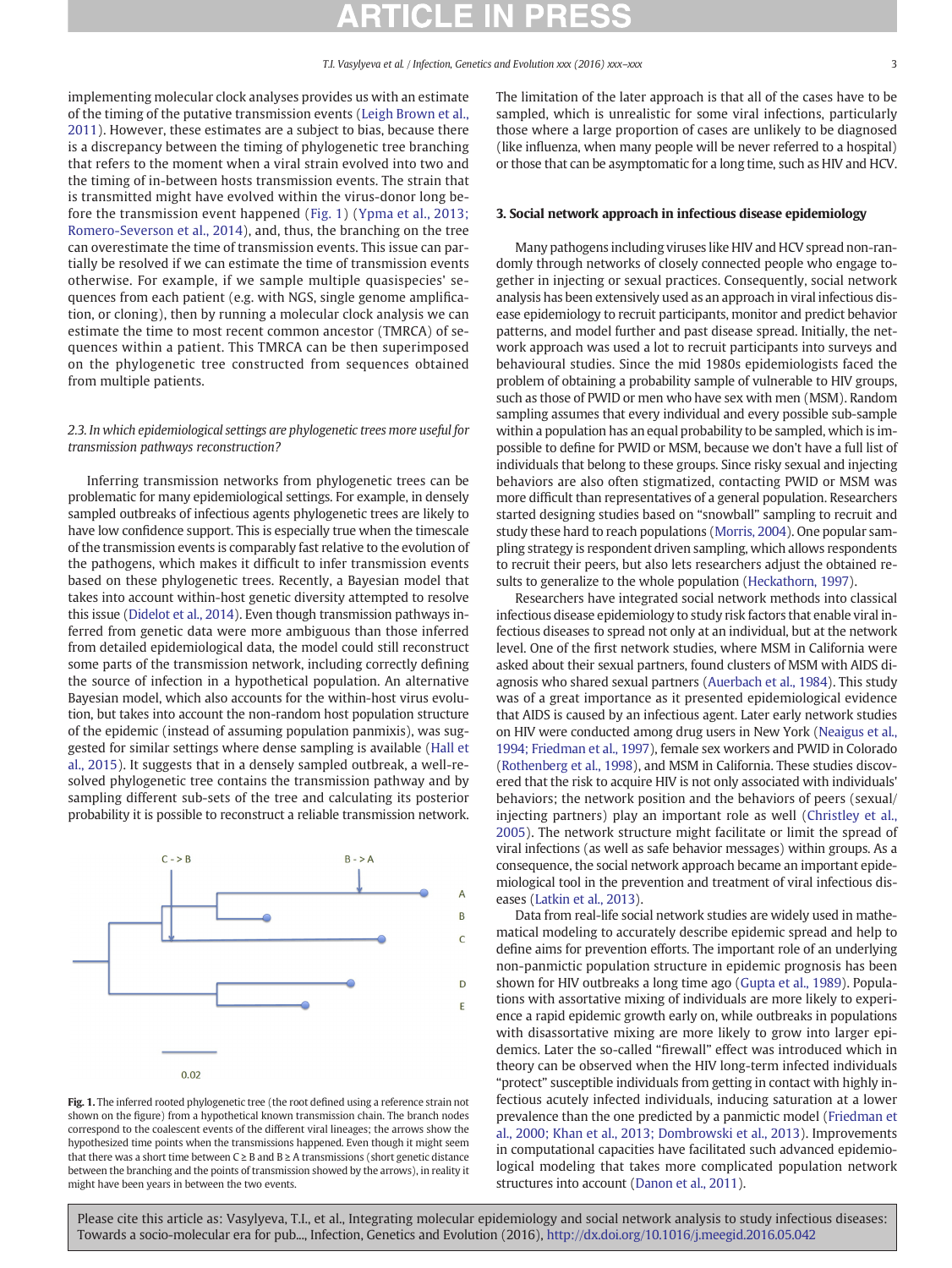### 4. Integrating social and molecular data: the potential of the sociomolecular approach

Similarly to phylogenetic trees, social network data from people who share some risky behaviors include information about possible transmission routes. However, using only network information to resolve transmission pathways is not straightforward: firstly, self-reported behavioural data can contain biased information (especially with regard to socially undesirable/illegal activities); secondly, network studies can almost never recruit all the network members, resulting in incomplete network information. Finally, behavioural data do not necessarily provide evidence about the transmission history of an infectious agent, rather contain information about the shared risks, which might not have led to an infection. For example, sharing syringes/injecting material or practicing unprotected sex with multiple partners can tell about the risks that an individual has undertaken, but cannot be conclusive about the putative source or the date of viral transmission(s). Consequently, combining genetic and social network data into a complex socio-molecular approach might improve the way we infer transmission pathways and reduce the limitations of each other.

How can the two kinds of data contribute to analysing each of them? First, recognizing the network structure of a population can help advance the phylodynamics methodology itself. Many phylodynamics methods are based on the coalescence model that falsely assumes that host populations are panmictic—that is, that every host has an equal probability to contact and transmit the viral infection agent to another individual, which is not the case in real life. On the contrary, the network population structure of hosts implies preferential mixing by the number of partners (i.e., "highly active people tend to have highly active partners") and often within social groups (like race/ethnicities) or across sexual groups (men with women more than men with men or women with women) [\(Goodreau, 2006\)](#page-6-0). Consequently, it leads to heterogeneity in the number of secondary infections, i.e. some people transmit to more people than others, giving birth to more new infections [\(Goodreau, 2006](#page-6-0)). Models have been developed to estimate the effect of this heterogeneity on the phylogenies. Some researchers have found that the distribution of the number of secondary infections in a population have an effect on reconstructed pathogen phylogenies [\(Robinson et al., 2013\)](#page-7-0). Heterogeneity in the number of secondary infections results in phylogenies with more clusters of a smaller size and shorter mean branch lengths compared to phylogenies reconstructed from a population with homogeneity in the number of secondary infections. Introducing this kind of more complex phylodynamics models that account for the network structure of a population may allow more accurate estimates of transmission chains.

In practice, social network information can sometimes be applied to resolving ambiguous or equally plausible transmission pathways reconstructed from phylogenetic trees if genetic and social data come from the same individuals. One of the main differences between the social and the genetic data is that the social network data may theoretically include an overall contact network (as in [Fig. 2](#page-4-0).1), including non-infected individuals, even individuals who were never recruited (but reported to be part of the network by other members). Knowing additional information about other members of the network, whose viral genetic information was not sampled for some reason, can help to choose one out of multiple plausible transmission pathways inferred from a phylogenetic tree ([Fig. 3\)](#page-5-0). For example, for many infectious agents, spontaneous clearance is part of the natural history of the disease. This makes it difficult to rely on phylogenies in an attempt to reconstruct transmission pathways: there are individuals who might have transmitted the pathogen in the past, but at the time of sampling have successfully cleared the infection [\(Brewer et al., 2006\)](#page-6-0). In this case, viral strains cannot be retrieved for sequencing and phylogenetic analyses, but the epidemiological data from disease-free network members can include self-reported information about their previous disease status. Even more, an antibody positive test might indicate that a person used to be infected, while the

type (e.g. IgM or IgG) and specificity (e.g. avidity test) of the antibodies, might provide us with information about the recent or non-recent nature of a transmission. Thus, connections that lead to transmissions might not be captured in the phylogenetic tree, but social network information and epidemiological data might help to fill in the gaps on a hypothetical transmission pathway.

Social network information in theory can bring many insights onto how to interpret the phylogenetic trees, although the methods to do this have yet to be developed. Supposedly, knowing the network position of sampled individuals can help to estimate how reliable are the transmission pathways estimated from the phylogenetic trees. As previously said, in most settings, it is too optimistic to think that all of the network members can be recruited (or specimens from all the infected collected, either), and incomplete sampling can bias the analyses. Luckily, in social network studies respondents are usually asked about other members of the network. Theoretically, this information about other members of the network can help to place additional nodes at the transmission networks estimated from phylogenetic trees helping to resolve ambiguous transmission patterns. Further, hypothetically, sampling individuals who have more central position in a network allows estimating phylogenetic trees that are more likely to contain a real transmission pathway ([Fig. 2](#page-4-0).1, 2.2). At the same time, sampling individuals with less central position in a network might result in multiple phylogenetic trees, thus, making an attempt to reconstruct the true path of the virus spread more challenging.

Also, social network data and phylogenetic trees usually refer to different time points and using the estimated timing of the transmission events can provide insight on dynamic changes in the structure of a transmission network. Contact data collected in social network studies describe the most recent connections among individuals. Most social network studies have only addressed a short period of time, because relationships among individuals change rapidly and, additionally, recall bias is higher with respect to older connections [\(Bell et al., 2007](#page-6-0)). Phylogenetic trees on the contrary can infer past events that happened when the viruses evolved within infected individuals. For chronic viral infections these events might have occurred many years ago. Thus, combining the two data sources can provide complementary insights about changes in social structure of the population of hosts and, consequently, transmission networks.

### 5. Current applications that combine multiple data sources

Trying to reconstruct possible transmission chains from phylogenetic data, some researchers have relied on bootstrapping as a way to identify probable ties [\(Lewis et al., 2008\)](#page-7-0). Leigh Brown et al. used molecular clock analysis of HIV in combination with epidemiologic data obtained from one social network study. The authors used genetic sequences (one per patient) as nodes and links were made if the most recent common ancestor of two nodes went back in time not more than a defined period of time (e.g. less than 3 years) [\(Leigh Brown et al., 2011\)](#page-7-0). They then compared the distribution of the average number of sexual partners in MSM that they got from the networks constructed from phylogenies to the numbers obtained in surveys. They obtained similar highly right-skewed distributions of the number of links from epidemiological and genetic data.

Several research groups have used additional epidemiological information (patient's risk group) assigned to the viral sequences to study whether transmissions happen within contact networks of particular sub-populations; they found that population mixing in the groups they studied was assortative and there was little bridging between the risk groups ([Yebra et al., 2015; de Bruijne et al., 2009; Lunar et al.,](#page-7-0) [2015](#page-7-0)). Other researchers found, on contrary, that HIV epidemics in one group can be seeded by introductions from other risk groups within the same country. For example, in some European countries, HIV epidemics among heterosexuals were seeded and sustained by transmissions from PWID ([Kouyos et al., 2010; Graw et al., 2012](#page-6-0)). Kouyos et al.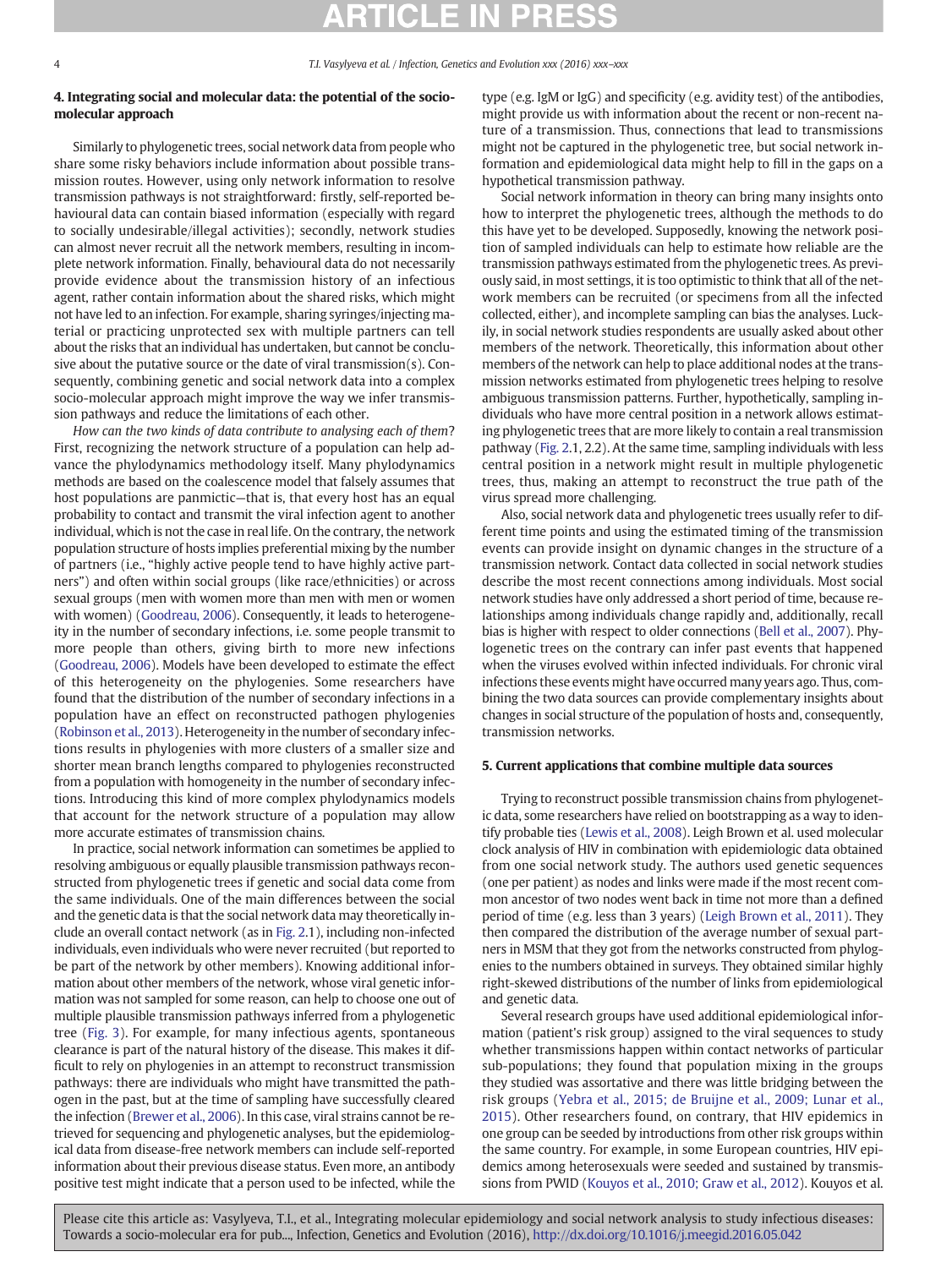<span id="page-4-0"></span>

Fig. 2. 1 A hypothetical contact network of PWID with known transmission pathway. Red circles - HIV-infected individuals, green circles - HIV-free individuals. Red arrows indicate the direction of infection (who infected whom), green lines indicate an injecting partnership that did not lead to an HIV transmission. 2 Phylogenetic trees reconstructed from a subset of a network of PWID. Panel A represents the phylogenetic tree based on the samples collected from the individuals 1, 3, 4, 5, 7 (who have higher degree of centrality). Panels B, C, and D represent phylogenetic trees reconstructed from the samples collected from individuals who have lower degree of centrality. (For interpretation of the references to color in this figure legend, the reader is referred to the web version of this article.)

were able to identify sexual transmission of HCV in cases of HIV-infected MSM and heterosexuals by combining genetic information and clinical and epidemiological information (patients' risk group and HCV serostatus), improving our knowledge about transmission routes and epidemiology of HIV-HCV co-infection ([Kouyos et al., 2014\)](#page-6-0). Revealing such patterns of transmission between groups can assist in designing intervention strategies.

Some attempts to apply the socio-molecular approach to study viral transmissions have compared social and viral genetic distances between individuals. Several studies used HCV spread in PWID as a model system. Such, multiple data sources were combined to look at the association between genetic relatedness of the HCV sequences (within genotype groups) and social distances between PWID in two studies from Melbourne, Australia [\(Aitken et al., 2004; Sacks-Davis et](#page-6-0) [al., 2012](#page-6-0)). The authors of both studies found a weak correlation between social geodesic distance (the smallest number of injecting partnerships connecting two nodes) and HCV genetic distance. They have explained this by incomplete sampling, potentially biased self-reported data, long carriage of HCV, and, most importantly, the long injecting history of participants (over 10 years) and long duration of injecting partnerships. The authors suggested that cohorts of recent drug injectors or recently infected individuals might be more appropriate to search for an association between social and genetic distances. This was partly addressed by another study of HCV in PWID in Seattle, Washington. The authors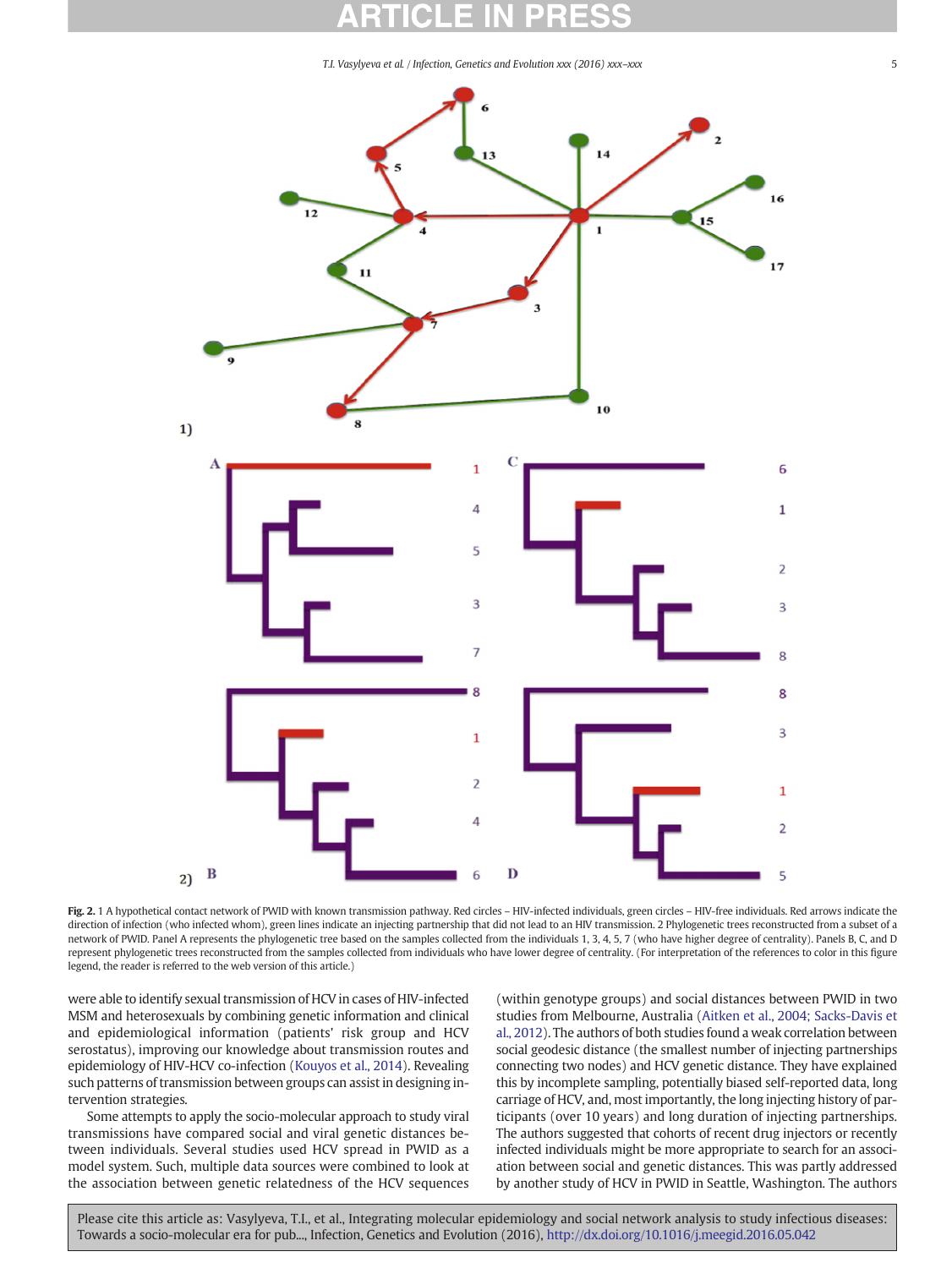<span id="page-5-0"></span>

Fig. 3. (A) A phylogenetic tree, inferred from sequences obtained from a set of individuals that form a network sharing a risky behavior; (B), (C), and (D) Some of the transmission pathways that could be inferred from this phylogenetic tree. If participants 2, 6, and 7 provide information about unsampled/cleared individuals number 4 and 5, the transmission pathway can be better resolved to describe the actual transmission pathway (E).

of this research looked at the relationship between social and genetic distances between recently HCV-infected participants (anti-HCV-negative <8 months ago). Initially, the authors found an association between social and genetic distances. However, this seemed to be due to one influential point (one confirmed transmission pair with reported needle sharing and shared common ancestor). When this pair was removed from the phylogenetic tree the association was lost ([Brewer et al.,](#page-6-0) [2006\)](#page-6-0). This suggests that even when social and genetic data are collected at the same period of time, there may sometimes be low or no correlation between the two measures.

Looking for similarities between social and genetic patterns, researchers have compared phylogenetic clustering of HCV and social network structures of PWID. The same study from Melbourne that found a weak association between the two distance measures when only individuals and their ties were considered found an association between a social partnership (self-reported injecting in the same place and at the same time) and being in the same phylogenetic cluster [\(Sacks-Davis et al., 2012](#page-7-0)). This suggests that including information about venues where people engage in risk behaviors can help to find associations between genetic and social data. Another group of researchers searched for the association between phylogenetic clustering of both HIV and HCV and social partnership (defined as the distance on their recruitment chain) within injecting networks of PWID in Ottawa, Ontario, Canada ([Pilon et al., 2011](#page-7-0)). An interesting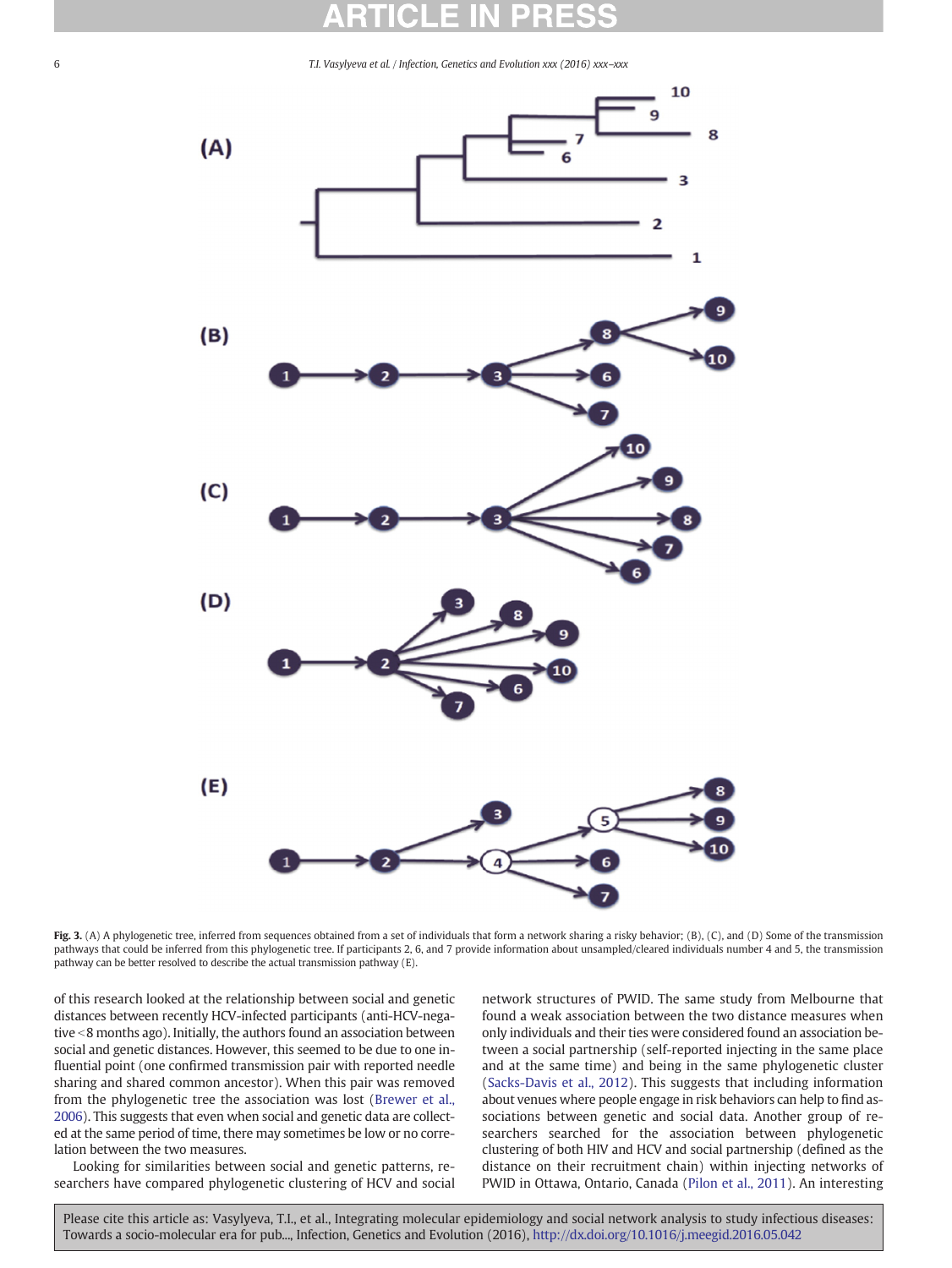<span id="page-6-0"></span>finding was that participants co-infected with both infections were not always concordantly clustered within the phylogenies of HIV and HCV. Thus, participants who were clustered on an HIV phylogenetic tree were clustered on an HCV phylogenetic tree only in 50% of the cases. Again, the authors reported that there was a lack of support of social network information from the phylogenetic trees: if two HIV-positive people recruited each other, their specimens never shared a common viral ancestor (for HCV 10% of phylogenetic clustering resulted from recruitment). However, recruitment chain proximity can be a poor proxy for a social partnership/distance.

Although there is no "conventional" way to combine genetic and social network data, several approaches have been suggested up to now. These include network simulations, comparisons between real-life data, informing network data based on the social information and vice versa. Goodreau modelled several social network patterns, consequently simulating HIV spread in those networks and then the viral mutations among infected hosts (Goodreau, 2006). He used the coalescence approach to estimate  $N_e$  (effective population size which equals the size of an idealized population that shows the same genetic drift as the studied population) under different underlying population structures. He concluded that these estimates for some population structures are similar to those obtained under the assumption of population panmixis. Still, some social network patterns, like those resembling venue-centered networks of female sexual workers, surprisingly produced much higher estimates of  $N_e$  than the actual population size. Additional research is needed to define if for some risk groups phylodynamic estimates are less reasonable than for the others.

The socio-molecular approach in epidemiology is at its starting point. Many researchers try to find the best way to use both social and molecular data to improve different aspects of infectious disease epidemiology. There are several issues that prevent from wider use of network data. First, the cost of collecting network data is high; secondly, many infectious diseases (e.g. HIV), are associated with stigma that demotivates participants to participate in the studies and/or refer their partners; finally, network surveys often include sensitive questions about sexual and injecting partners, which renders these studies ethically challenging and potentially raises safety issues for the field researchers. However, some main obstacles of previous years, such as computational complexity of the network analysis and expensive and time-consuming sequencing are greatly relaxed, suggesting that a wider use of social and molecular approaches is feasible, and at the same time raising interesting questions. How to relate social data to molecular? What questions can be asked with the two sources that never would have occurred to us with only one source? How reliable are transmission pathways estimated from both sources?Will the combination of the two improve our understanding of how transmissions happen or will they contradict to each other? Can combining the two methods assist in case finding or other interventions? Further research on how the socio-molecular approach can validate data obtained from one of the sources, overcoming limitations, or relaxing assumptions of epidemiological methods will help answering these questions.

#### Acknowledgements

TV is supported by the Clarendon Fund and Hertford College of the University of Oxford, SF is supported by the NIH NIDA (Grant number DP1DA034989), GM is supported by the MRC Clinician Scientist Fellowship (MR/K010565/1).

#### References

- Aitken, C.K., et al., 2004. [Molecular epidemiology of hepatitis C virus in a social network of](http://refhub.elsevier.com/S1567-1348(16)30224-6/rf0005) [injection drug users. J. Infect. Dis. 190 \(9\), 1586](http://refhub.elsevier.com/S1567-1348(16)30224-6/rf0005)–1595.
- Alizon, S., Lion, S., Murall, C.L., Abbate, J.L., 2014. [Quantifying the epidemic spread of Ebola](http://refhub.elsevier.com/S1567-1348(16)30224-6/rf0015) [virus \(EBOV\) in Sierra Leone using phylodynamics. Virulence 5 \(8\), 825](http://refhub.elsevier.com/S1567-1348(16)30224-6/rf0015)–827.
- Alkhamis, M.A., Moore, B.R., Perez, A.M., 2015. [Phylodynamics of H5N1 Highly Pathogenic](http://refhub.elsevier.com/S1567-1348(16)30224-6/rf0020) Avian Influenza in Europe, 2005–[2010: potential for molecular surveillance of new](http://refhub.elsevier.com/S1567-1348(16)30224-6/rf0020) [outbreaks. Viruses \(Basel\) 7 \(6\), 3310](http://refhub.elsevier.com/S1567-1348(16)30224-6/rf0020)–3328.
- Anderson, R.M., May, R.M., 1991. [Infectious Diseases of Humans: Dynamics and Control.](http://refhub.elsevier.com/S1567-1348(16)30224-6/rf0025) [Oxford University Press, Oxford; New York, p. viii \(757 p\).](http://refhub.elsevier.com/S1567-1348(16)30224-6/rf0025)
- Angelis, K., et al., 2015. [Global dispersal pattern of HIV type 1 subtype CRF01\\_AE: a genetic](http://refhub.elsevier.com/S1567-1348(16)30224-6/rf0030) [trace of human mobility related to heterosexual sexual activities centralized in](http://refhub.elsevier.com/S1567-1348(16)30224-6/rf0030) [Southeast Asia. J. Infect. Dis. 211 \(11\), 1735](http://refhub.elsevier.com/S1567-1348(16)30224-6/rf0030)–1744.
- Auerbach, D.M., Jaffe, H.W., Curran, J.W., Darrow, W.W., 1984. [Cluster of cases of the ac](http://refhub.elsevier.com/S1567-1348(16)30224-6/rf0035)quired immune-deficiency syndrome — [patients linked by sexual contact. Am.](http://refhub.elsevier.com/S1567-1348(16)30224-6/rf0035) [J. Med. 76 \(3\), 487](http://refhub.elsevier.com/S1567-1348(16)30224-6/rf0035)–492.
- Bell, D.C., Belli-McQueen, B., Haider, A., 2007. [Partner naming and forgetting: recall of net](http://refhub.elsevier.com/S1567-1348(16)30224-6/rf0040)[work members. Soc. Networks 29 \(2\), 279](http://refhub.elsevier.com/S1567-1348(16)30224-6/rf0040)–299.
- Brenner, B.G., et al., 2007. [High rates of forward transmission events after acute/early HIV-](http://refhub.elsevier.com/S1567-1348(16)30224-6/rf0045)[1 infection. J. Infect. Dis. 195 \(7\), 951](http://refhub.elsevier.com/S1567-1348(16)30224-6/rf0045)–959.
- Brewer, D.D., et al., 2006. [Social structural and behavioral underpinnings of hyperendemic](http://refhub.elsevier.com/S1567-1348(16)30224-6/rf0050) [hepatitis C virus transmission in drug injectors. J. Infect. Dis. 194 \(6\), 764](http://refhub.elsevier.com/S1567-1348(16)30224-6/rf0050)–772.
- Christley, R.M., et al., 2005. [Infection in social networks: using network analysis to identify](http://refhub.elsevier.com/S1567-1348(16)30224-6/rf0055) [high-risk individuals. Am. J. Epidemiol. 162 \(10\), 1024](http://refhub.elsevier.com/S1567-1348(16)30224-6/rf0055)–1031.
- Danon, L., et al., 2011. [Networks and the epidemiology of infectious disease. Interdiscip.](http://refhub.elsevier.com/S1567-1348(16)30224-6/rf0060) [Perspect. Infect. Dis. 2011, 284909.](http://refhub.elsevier.com/S1567-1348(16)30224-6/rf0060)
- de Bruijne, J., et al., 2009. [Emergence of hepatitis C virus genotype 4: phylogenetic analy](http://refhub.elsevier.com/S1567-1348(16)30224-6/rf0065)[sis reveals three distinct epidemiological pro](http://refhub.elsevier.com/S1567-1348(16)30224-6/rf0065)files. J. Clin. Microbiol. 47 (12), [3832](http://refhub.elsevier.com/S1567-1348(16)30224-6/rf0065)–3838.
- Didelot, X., Gardy, J., Colijn, C., 2014. [Bayesian inference of infectious disease transmission](http://refhub.elsevier.com/S1567-1348(16)30224-6/rf0070) [from whole-genome sequence data. Mol. Biol. Evol. 31 \(7\), 1869](http://refhub.elsevier.com/S1567-1348(16)30224-6/rf0070)–1879.
- Dombrowski, K., Curtis, R., Friedman, S., Khan, B., 2013. [Topological and historical consid](http://refhub.elsevier.com/S1567-1348(16)30224-6/rf0075)[erations for infectious disease transmission among injecting drug users in Bushwick,](http://refhub.elsevier.com/S1567-1348(16)30224-6/rf0075) [Brooklyn \(USA\). World J. AIDS 3 \(1\), 1](http://refhub.elsevier.com/S1567-1348(16)30224-6/rf0075)–9.
- Dudas, G., Rambaut, A., 2014. [Phylogenetic analysis of Guinea 2014 EBOV Ebola virus out](http://refhub.elsevier.com/S1567-1348(16)30224-6/rf0080)[break. PLoS Curr. 6](http://refhub.elsevier.com/S1567-1348(16)30224-6/rf0080).
- Famulare, M., Hu, H., 2015. [Extracting transmission networks from phylogeographic data](http://refhub.elsevier.com/S1567-1348(16)30224-6/rf0085) [for epidemic and endemic diseases: Ebola virus in Sierra Leone, 2009 H1N1 pandemic](http://refhub.elsevier.com/S1567-1348(16)30224-6/rf0085) infl[uenza and polio in Nigeria. Int. Health 7 \(4\), 298](http://refhub.elsevier.com/S1567-1348(16)30224-6/rf0085).
- Faria, N.R., et al., 2014. [The early spread and epidemic ignition of HIV-1 in human popu](http://refhub.elsevier.com/S1567-1348(16)30224-6/rf20160)[lations. Science 346 \(6205\), 56](http://refhub.elsevier.com/S1567-1348(16)30224-6/rf20160)–61.
- Foxman, B., Riley, L., 2001. [Molecular epidemiology: focus on infection. Am. J. Epidemiol.](http://refhub.elsevier.com/S1567-1348(16)30224-6/rf0090) [153 \(12\), 1135](http://refhub.elsevier.com/S1567-1348(16)30224-6/rf0090)–1141.
- Fraser, C., et al., 2009. [Pandemic potential of a strain of in](http://refhub.elsevier.com/S1567-1348(16)30224-6/rf0095)fluenza A (H1N1): early findings. [Science 324 \(5934\), 1557](http://refhub.elsevier.com/S1567-1348(16)30224-6/rf0095)–1561.
- Friedman, S.R., et al., 1997. [Sociometric risk networks and risk for HIV infection. Am.](http://refhub.elsevier.com/S1567-1348(16)30224-6/rf0100) [J. Public Health 87 \(8\), 1289](http://refhub.elsevier.com/S1567-1348(16)30224-6/rf0100)–1296.
- Friedman, S.R., et al., 2000. [Network-related mechanisms may help explain long-term](http://refhub.elsevier.com/S1567-1348(16)30224-6/rf0105) [HIV-1 seroprevalence levels that remain high but do not approach population](http://refhub.elsevier.com/S1567-1348(16)30224-6/rf0105)[group saturation. Am. J. Epidemiol. 152 \(10\), 913](http://refhub.elsevier.com/S1567-1348(16)30224-6/rf0105)–922.
- Galang, R.R., et al., 2015. [HIV-1 and HCV molecular epidemiology of a large community](http://refhub.elsevier.com/S1567-1348(16)30224-6/rf0010) [outbreak of HIV-1 infection linked to injection drug use of oxymorphone](http://refhub.elsevier.com/S1567-1348(16)30224-6/rf0010) – Indiana, [2015. 8th International AIDS Society Conference on HIV Pathogenesis, Treatment,](http://refhub.elsevier.com/S1567-1348(16)30224-6/rf0010) [and Prevention.](http://refhub.elsevier.com/S1567-1348(16)30224-6/rf0010)
- Gonzalez-Candelas, F., Bracho, M.A., Wrobel, B., Moya, A., 2013. [Molecular evolution in](http://refhub.elsevier.com/S1567-1348(16)30224-6/rf0110) [court: analysis of a large hepatitis C virus outbreak from an evolving source. BMC](http://refhub.elsevier.com/S1567-1348(16)30224-6/rf0110) [Biol. 11, 76.](http://refhub.elsevier.com/S1567-1348(16)30224-6/rf0110)
- Goodreau, S.M., 2006. [Assessing the effects of human mixing patterns on human immu](http://refhub.elsevier.com/S1567-1348(16)30224-6/rf0115)nodefi[ciency virus-1 interhost phylogenetics through social network simulation. Ge](http://refhub.elsevier.com/S1567-1348(16)30224-6/rf0115)[netics 172 \(4\), 2033](http://refhub.elsevier.com/S1567-1348(16)30224-6/rf0115)–2045.
- Grada, A., Weinbrecht, K., 2013. [Next-generation sequencing: methodology and applica](http://refhub.elsevier.com/S1567-1348(16)30224-6/rf0120)[tion. J. Invest. Dermatol. 133 \(8\), e11](http://refhub.elsevier.com/S1567-1348(16)30224-6/rf0120).
- Graw, F., Leitner, T., Ribeiro, R.M., 2012. [Agent-based and phylogenetic analyses reveal](http://refhub.elsevier.com/S1567-1348(16)30224-6/rf0125) [how HIV-1 moves between risk groups: injecting drug users sustain the heterosexual](http://refhub.elsevier.com/S1567-1348(16)30224-6/rf0125) [epidemic in Latvia. Epidemics 4 \(2\), 104](http://refhub.elsevier.com/S1567-1348(16)30224-6/rf0125)–116.
- Grenfell, B.T., et al., 2004. [Unifying the epidemiological and evolutionary dynamics of](http://refhub.elsevier.com/S1567-1348(16)30224-6/rf0130) [pathogens. Science 303 \(5656\), 327](http://refhub.elsevier.com/S1567-1348(16)30224-6/rf0130)–332.
- Gupta, S., Anderson, R.M., May, R.M., 1989. [Networks of sexual contacts: implications for](http://refhub.elsevier.com/S1567-1348(16)30224-6/rf0135) [the pattern of spread of HIV. AIDS 3 \(12\), 807](http://refhub.elsevier.com/S1567-1348(16)30224-6/rf0135)–817.
- Hall, M., Woolhouse, M., Rambaut, A., 2015. [Epidemic reconstruction in a phylogenetics](http://refhub.elsevier.com/S1567-1348(16)30224-6/rf0140) [framework: transmission trees as partitions of the node set. PLoS Comput. Biol. 11](http://refhub.elsevier.com/S1567-1348(16)30224-6/rf0140) [\(12\), e1004613](http://refhub.elsevier.com/S1567-1348(16)30224-6/rf0140).
- Hartfield, M., Murall, C.L., Alizon, S., 2014. [Clinical applications of pathogen phylogenies.](http://refhub.elsevier.com/S1567-1348(16)30224-6/rf0145) [Trends Mol. Med. 20 \(7\), 394](http://refhub.elsevier.com/S1567-1348(16)30224-6/rf0145)–404.
- Heckathorn, D.D., 1997. [Respondent-driven sampling: a new approach to the study of](http://refhub.elsevier.com/S1567-1348(16)30224-6/rf0150) [hidden populations. Soc. Probl. 44 \(2\), 174](http://refhub.elsevier.com/S1567-1348(16)30224-6/rf0150)–199.
- Jombart, T., Eggo, R.M., Dodd, P.J., Balloux, F., 2011. [Reconstructing disease outbreaks from](http://refhub.elsevier.com/S1567-1348(16)30224-6/rf0155) [genetic data: a graph approach. Heredity 106 \(2\), 383](http://refhub.elsevier.com/S1567-1348(16)30224-6/rf0155)–390.
- Khan, B., Dombrowski, K., Saad, M., McLean, K., Friedman, S., 2013. Network fi[rewall dy](http://refhub.elsevier.com/S1567-1348(16)30224-6/rf0160)[namics and the subsaturation stabilization of HIV. Discret. Dyn. Nat. Soc. 2013,](http://refhub.elsevier.com/S1567-1348(16)30224-6/rf0160) [720818.](http://refhub.elsevier.com/S1567-1348(16)30224-6/rf0160)
- Kimura, M., 1968. [Evolutionary rate at the molecular level. Nature 217 \(5129\), 624](http://refhub.elsevier.com/S1567-1348(16)30224-6/rf0165)–626. Kouyos, R.D., et al., 2010. [Molecular epidemiology reveals long-term changes in HIV type](http://refhub.elsevier.com/S1567-1348(16)30224-6/rf0170) [1 subtype B transmission in Switzerland. J. Infect. Dis. 201 \(10\), 1488](http://refhub.elsevier.com/S1567-1348(16)30224-6/rf0170)–1497.
- Kouyos, R.D., et al., 2014. [Clustering of HCV coinfections on HIV phylogeny indicates do](http://refhub.elsevier.com/S1567-1348(16)30224-6/rf0175)[mestic and sexual transmission of HCV. Int. J. Epidemiol. 43 \(3\), 887](http://refhub.elsevier.com/S1567-1348(16)30224-6/rf0175)–896.
- Kuhnert, D., Wu, C.H., Drummond, A.J., 2011. [Phylogenetic and epidemic modeling of rap](http://refhub.elsevier.com/S1567-1348(16)30224-6/rf0180)[idly evolving infectious diseases. Infect. Genet. Evol. 11 \(8\), 1825](http://refhub.elsevier.com/S1567-1348(16)30224-6/rf0180)–1841.
- Latkin, C.A., et al., 2013. [Social network approaches to recruitment, HIV prevention, med](http://refhub.elsevier.com/S1567-1348(16)30224-6/rf0185)[ical care, and medication adherence. J. Acquir. Immune De](http://refhub.elsevier.com/S1567-1348(16)30224-6/rf0185)fic. Syndr. 63 (Suppl. 1), S54–[S58.](http://refhub.elsevier.com/S1567-1348(16)30224-6/rf0185)